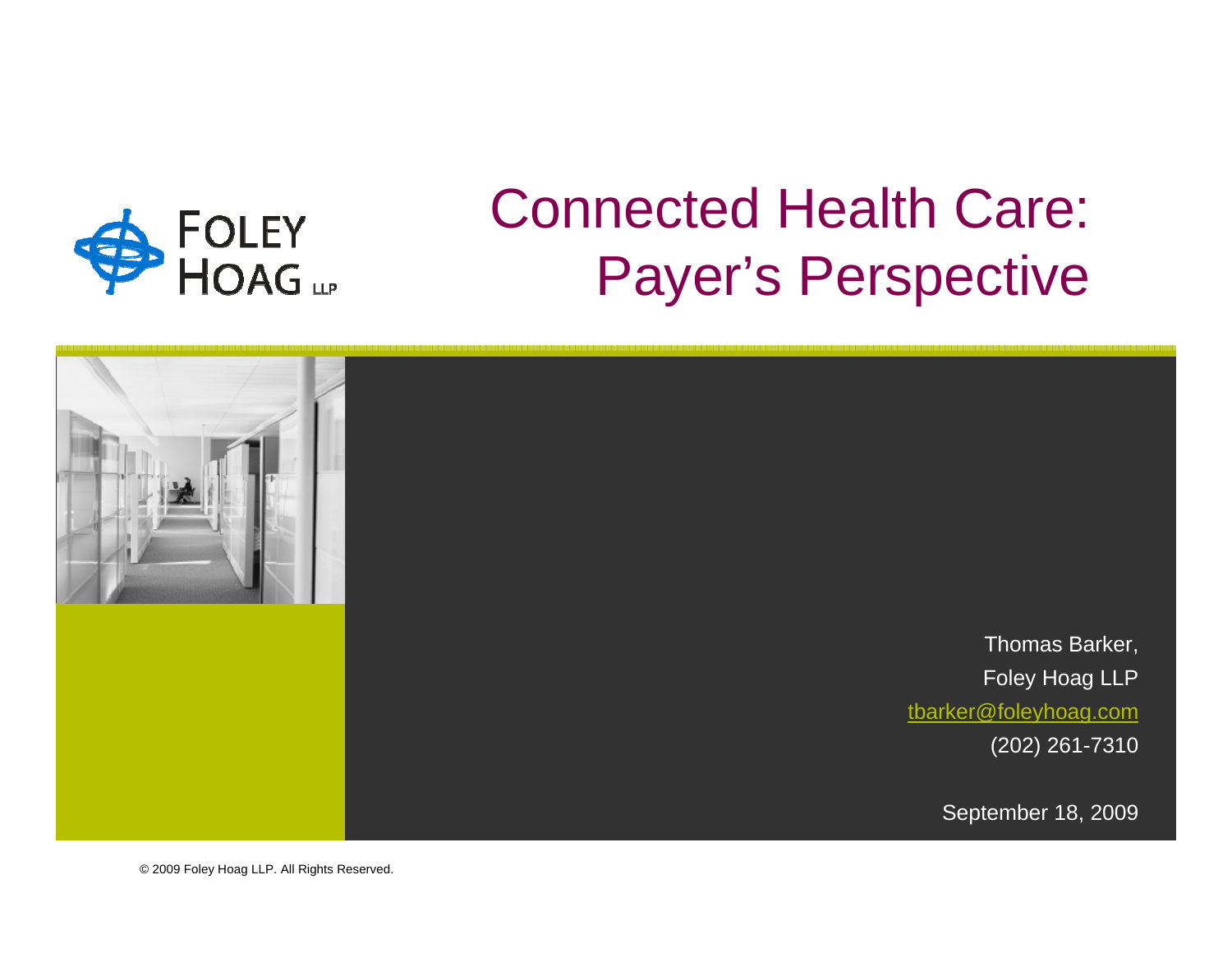

## Role of HHS/CMS – Medicare Coverage

- Medicare coverage and payment rules are based on whether a product or service fits into a covered benefit category.
	- Most categories defined in § 1861(s).
- **"Reasonable and necessary" requirement: Medicare may not pay for** expenses of items and services that are not "reasonable and necessary" for the diagnosis or treatment of illness and injury. § 1862(a)(1)(A).
- National Coverage Determinations (NCDs)
	- Rule adopted by CMS that specifies whether CMS will or will not cover specific items and the circumstances under which they may be covered
	- Establish a substantive legal standard for Medicare coverage CMS typically makes only 20- 30 NCDs per year.
- **Local Coverage Determinations (LCDs)** 
	- Most coverage decisions are made through LCDs at the local level by Medicare contractors
	- The Medicare Program Integrity Manual (PIM) lays out criteria including that items or services receiving LCDs must be safe and effective; not experimental or investigational.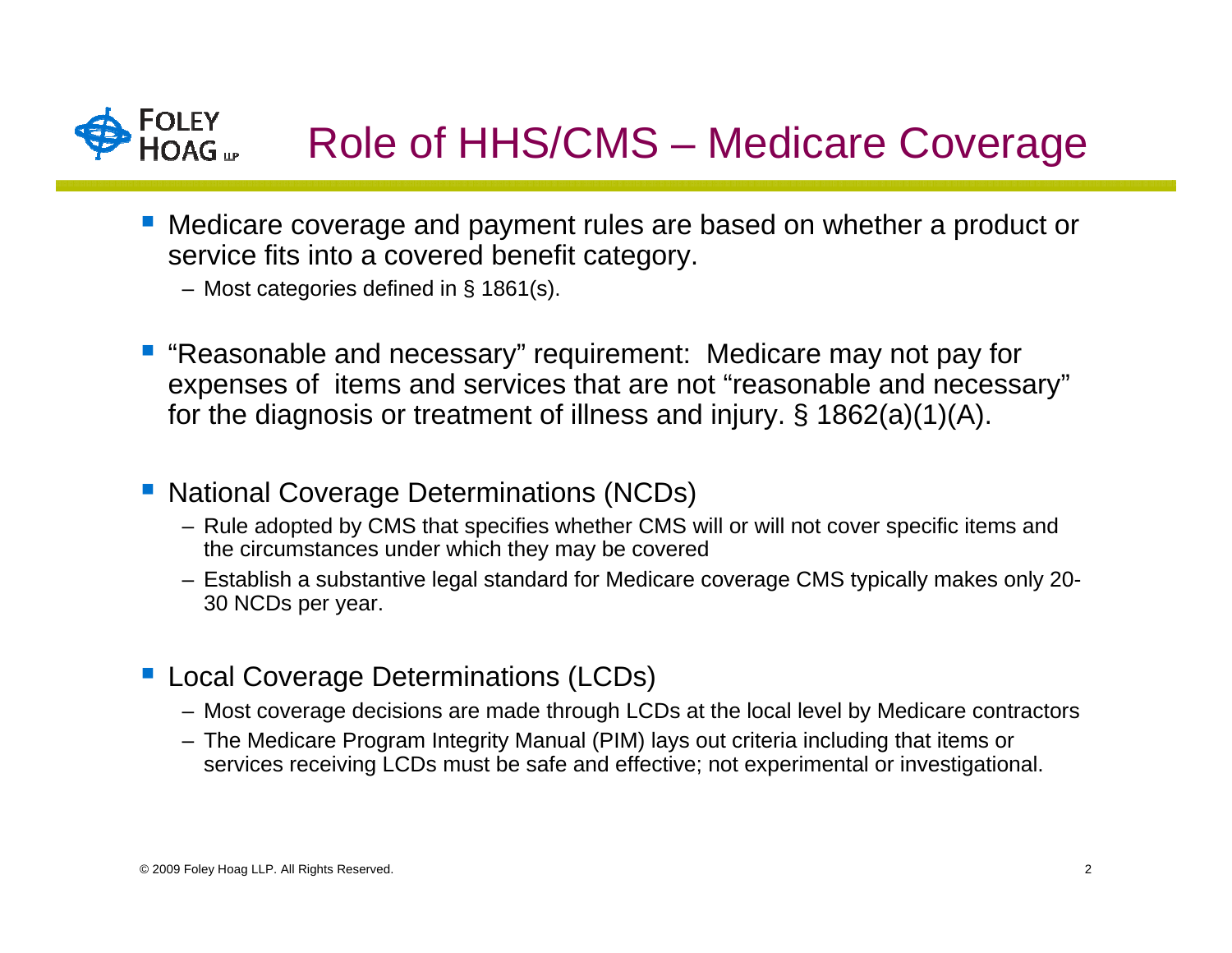

#### **• Medicare Payment**

- Medicare pays providers for products and services furnished to Medicare beneficiaries based on payment systems, which fall into six major groups including
	- (1) inpatient acute care; (2) ambulatory care furnished by physicians, hospital outpatient departments, ASC, and clinical labs; (3) post-acute care furnished by SNF, home health agencies, inpatient rehabilitation facilities and long-term care hospitals; (4) dialysis services; (5) ambulance services and products furnished by DME suppliers; and (6) services furnished by private health plans under the Medicare Advantage program.
- In traditional fee-for-service (FFS), Medicare sets payment rates prospectively and providers receive these rates for most covered products and services.
- The Physician Fee Schedule (PFS), for example, lists the maximum fees CMS will use for reimbursing a provider. The PFS lists more than 7,000 covered services including office visits, surgical procedures, and diagnostic and therapeutic services, which can be furnished in many settings such as the physician's office, hospital, beneficiary's home, and other settings.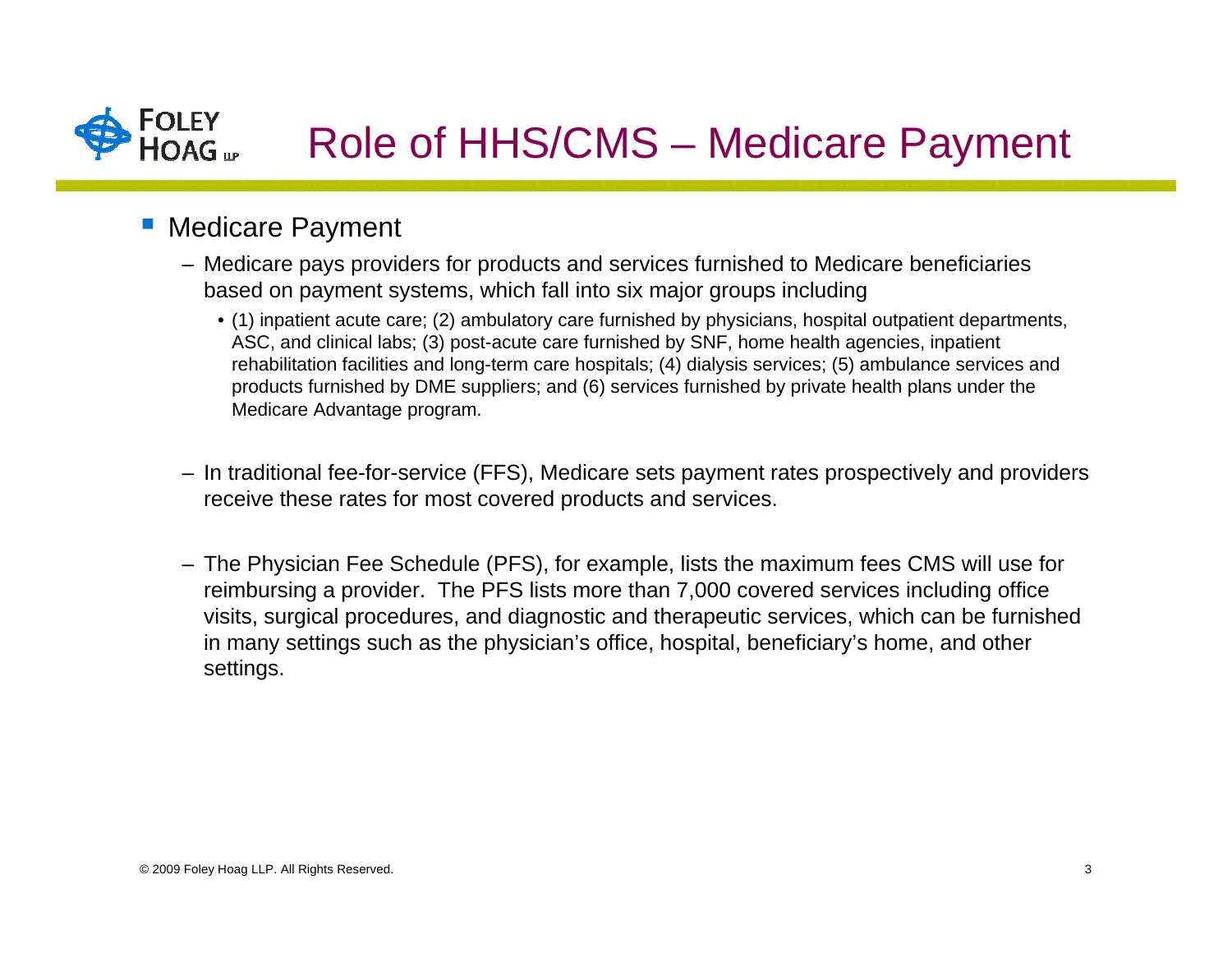### FOLEY<br>HOAG Reimbursement of new technologies

- **Coverage.** To receive Medicare reimbursement for new technologies, the technology would need to fit into a Medicare covered benefit, and be "reasonable and necessary" for the diagnosis or treatment of illness or injury.
- Coding. The new technology will also need a code under which its services can be billed– either fit into an existing CPT (Current Procedural Terminology) code or, initially, use a nonspecific code.
- Payment. Payment rates under FFS, based on a base payment rate, relative value units (RVUs) based on resources required, physician conversion factor (CF) for the year, and geographic practice cost indices (GPCI), to adjust for variances in geographic markets.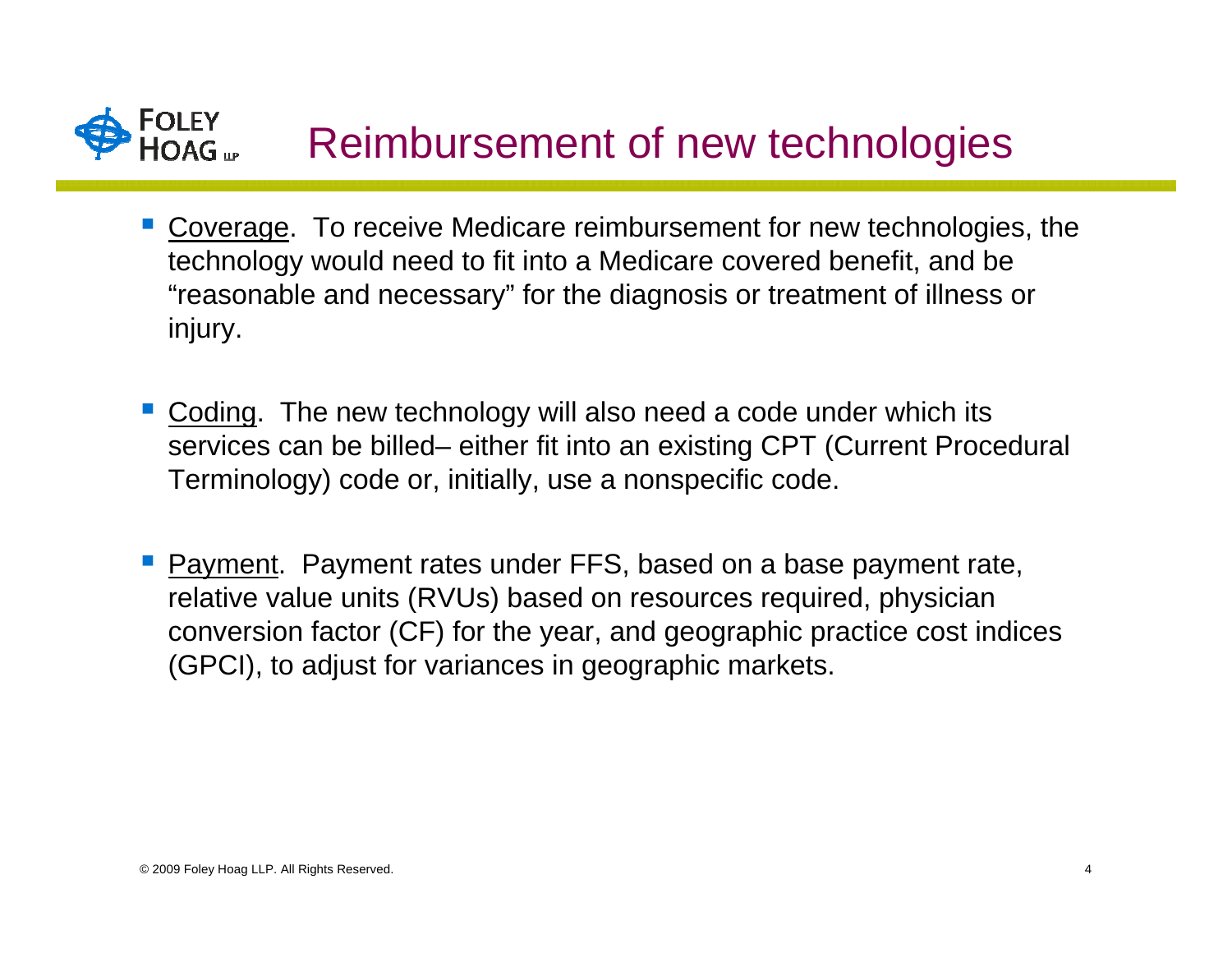

#### ■ CMS pays for certain telehealth services.

- Payment for telehealth started with provisions included in the Balanced Budget Act of 1997, which mandated that Medicare reimburse for telemedicine care and fund telemedicine demonstration projects.
- Generally, "The Secretary shall pay for telehealth services that are furnished via a telecommunications system by a physician … or a practitioner … to an eligible telehealth individual enrolled under this part notwithstanding that the individual physician or practitioner providing the telehealth service is not at the same location as the beneficiary. Social Security Act, §1834(m).

#### $\Box$ Medicare

- Medicare defines telehealth services at 42 CFR 410.78 (as required at §1834(m)(4)(F)).
- Medicare will make any additions or deletions to the list of services defined as Medicare telehealth services effective on a January 1<sup>st</sup> basis.
- The vehicle for such changes is the annual physician fee schedule rule.

#### $\overline{\phantom{a}}$ Medicaid

- The Federal Medicaid statute (Title XIX of the Social Security Act) does not recognize telemedicine as a distinct service, however, for purposes of Medicaid, CMS views telemedicine "as a cost-effective alternative to the more traditional face-to-face way of providing medical care that a state may choose to cover."
- Reimbursement for Medicaid covered services, including those with telemedicine applications, must satisfy federal requirements of efficiency, economy and quality of care.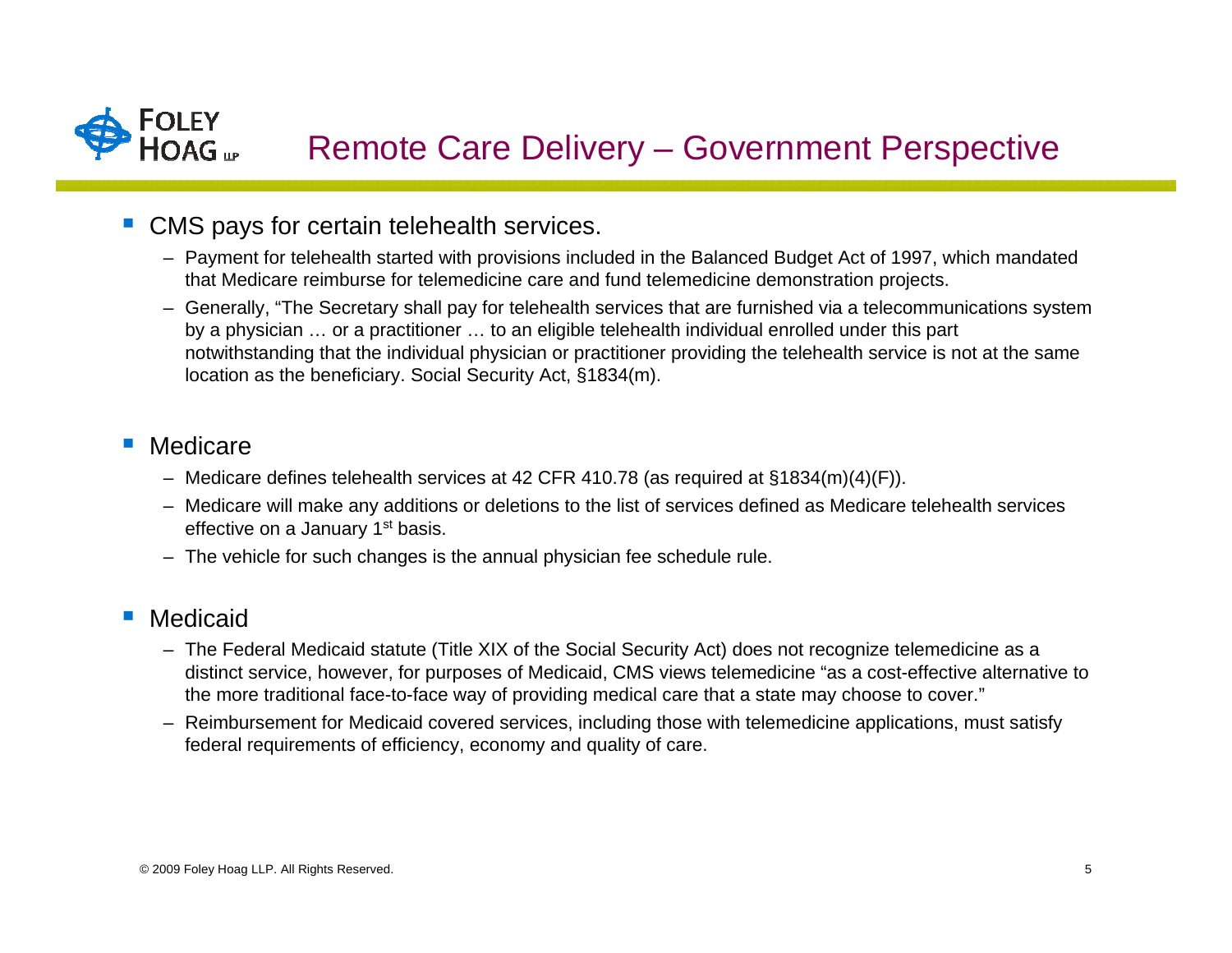

## Remote Care Delivery – Government Perspective (cont.)

- CMS does not have an established national policy on remote-monitoring services, however codes were created in the 2009 Physician payment rule for remote monitoring where the service met certain criteria.
- Local CMS offices may pursue local coverage determinations for remote services.
	- CMS issued a program transmittal in 2006 which provided direction to local carriers regarding coding for remote monitoring.
- CMS demonstration projects would be an alternative way to get CMS to pay for remote-monitoring services.
	- In 2000, CMS began a 4-year demonstration project, "Informatics for Diabetes Education and Telemedicine (IDEATel) Demonstration Project" which was extended for another 4 years in 2004.
	- There are no current ongoing CMS demonstration projects on remote-monitoring services.
- **Contract Contract Contract Contract Contract Contract Contract Contract Contract Contract Contract Contract Co**  Federal Funding in the Stimulus bill
	- The American Recovery and Reinvestment Act of 2009 provided \$2.8 billion in funding to Rural Broadband Infrastructure Development, including a provision encouraging the promotion of telemedicine.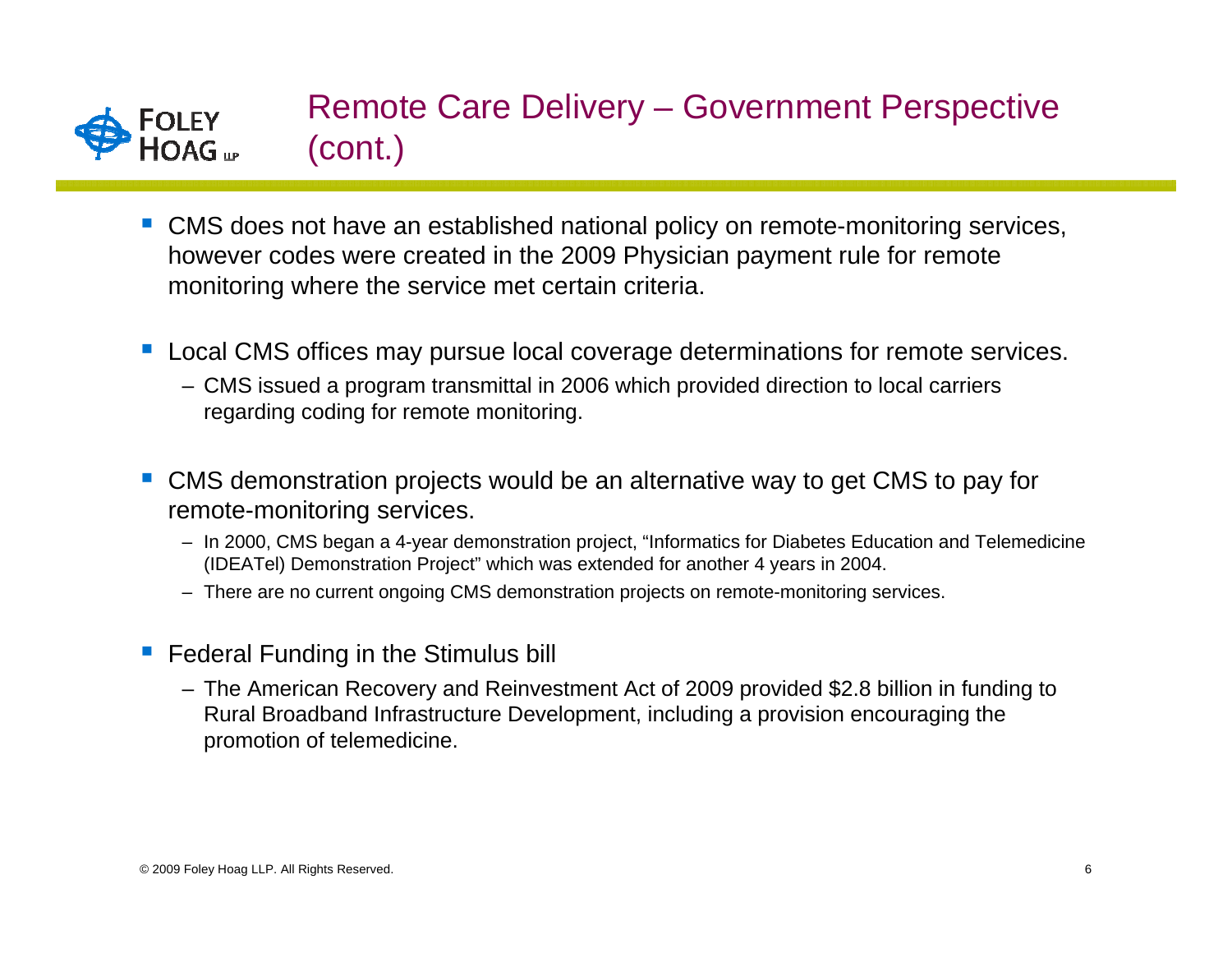# Health Reform and Connected Health Market

- Health reform could be a potential vehicle for incorporating new payment method aimed at increasing adoption of telemedicine and telehealth.
	- Already, some providers are using telehealth technologies. For example, the Berkshire Medical Center in Massachusetts has put into place a \$55,000 telephone system that relays patients' daily weight, heart rate, oxygen levels and blood pressure.
		- *Cutting Repeat Hospital Trips -- Simple Idea, Hard to Pull Off,* WSJ, 7/28/09.
- Senate status –
	- There were no provisions on telehealth or telemedicine in the HELP Committee's health reform bill, the options papers released by the Finance committee earlier this year, or Baucus's health reform outline released in the beginning of September.
	- There is a possibility that provisions could be included in the Senate Finance Committee bill, still under discussion and development.
- House status America's Affordable Health Choices Act of 2009
	- SEC. 1191. Telehealth Expansion and Enhancements. Provision would establish a Telehealth Advisory Committee, which would make recommendations to the Secretary regarding the delivery of telehealth services.
	- SEC. 1639. Face to Face Encounter Required Before Physicians May Certify Eligibility for Home Health Services or Durable Medical Equipment Under Medicare. Provision would include use of telehealth in the "face-to-face encounter" requirements.